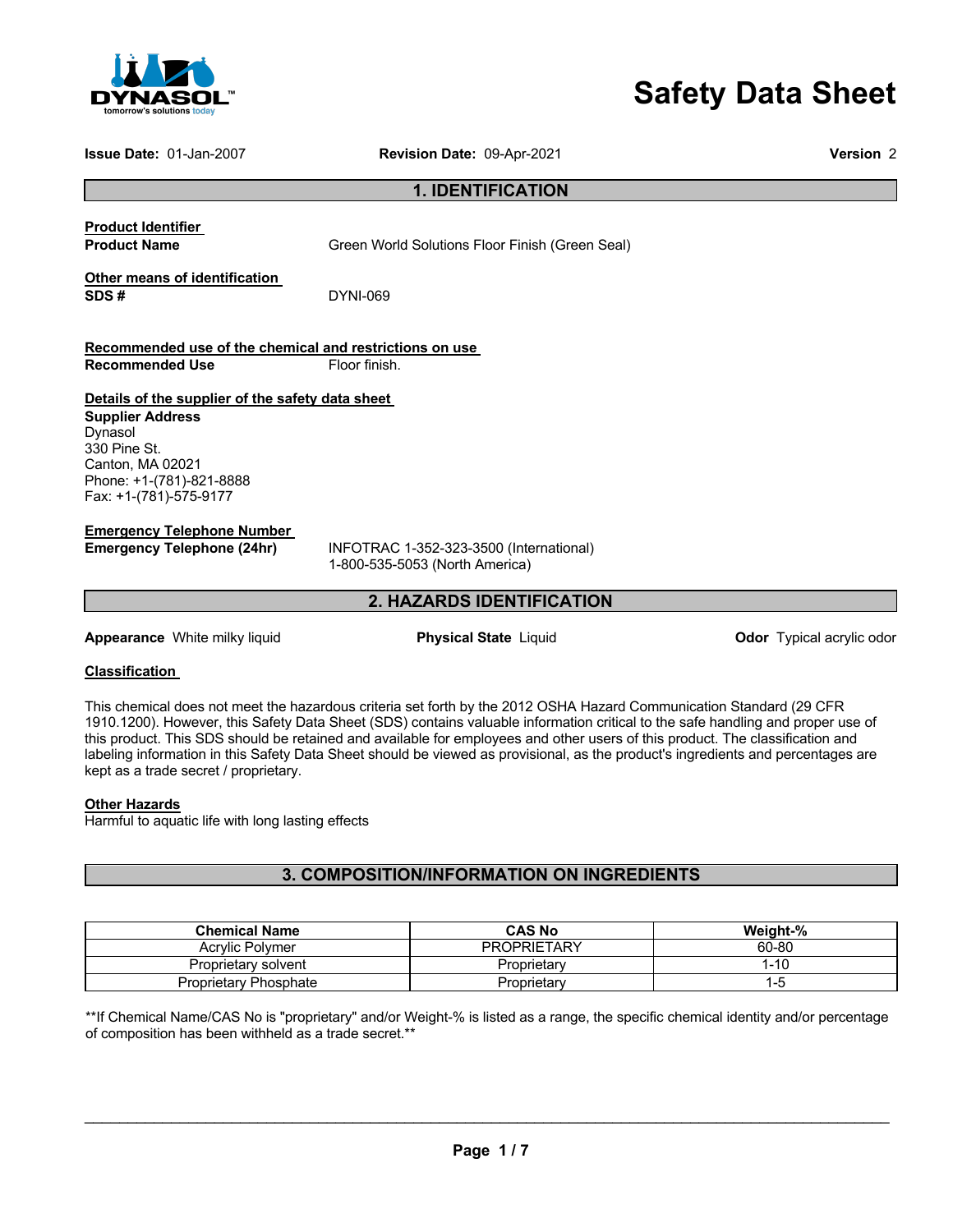#### $\mathcal{L}_\mathcal{L} = \mathcal{L}_\mathcal{L} = \mathcal{L}_\mathcal{L} = \mathcal{L}_\mathcal{L} = \mathcal{L}_\mathcal{L} = \mathcal{L}_\mathcal{L} = \mathcal{L}_\mathcal{L} = \mathcal{L}_\mathcal{L} = \mathcal{L}_\mathcal{L} = \mathcal{L}_\mathcal{L} = \mathcal{L}_\mathcal{L} = \mathcal{L}_\mathcal{L} = \mathcal{L}_\mathcal{L} = \mathcal{L}_\mathcal{L} = \mathcal{L}_\mathcal{L} = \mathcal{L}_\mathcal{L} = \mathcal{L}_\mathcal{L}$ **4. FIRST-AID MEASURES**

#### **First Aid Measures**

| <b>Eve Contact</b>  | Rinse immediately with plenty of water, also under the eyelids, for at least 15 minutes. If<br>eye irritation persists: Get medical advice/attention.                  |
|---------------------|------------------------------------------------------------------------------------------------------------------------------------------------------------------------|
| <b>Skin Contact</b> | Remove contaminated clothing. Wash off immediately with plenty of water. If skin irritation<br>persists, call a physician.                                             |
| <b>Inhalation</b>   | Remove exposed individual(s) to fresh air for 20 minutes. Consult a physician / poison<br>center if individual's condition declines or if symptoms persist.            |
| Ingestion           | Do not induce vomiting. Drink 1 or 2 glasses of water. Never give anything by mouth to an<br>unconscious person. Immediately call a poison center or doctor/physician. |

#### **Most important symptoms and effects**

| Symptoms | May cause skin and eye irritation. Prolonged or repeated skin contact may cause irritation. |
|----------|---------------------------------------------------------------------------------------------|
|          |                                                                                             |

#### **Indication of any immediate medical attention and special treatment needed**

**Notes to Physician**  Treat symptomatically.

#### **5. FIRE-FIGHTING MEASURES**

#### **Suitable Extinguishing Media**

Extinguish with dry chemical, CO2 or an BC/ABC extinguisher. Water. Synthetic foam.

**Unsuitable Extinguishing Media** Not determined.

#### **Specific Hazards Arising from the Chemical**

Product is not flammable.

#### **Protective equipment and precautions for firefighters**

As in any fire, wear self-contained breathing apparatus pressure-demand, MSHA/NIOSH (approved or equivalent) and full protective gear.

#### **6. ACCIDENTAL RELEASE MEASURES**

#### **Personal precautions, protective equipment and emergency procedures**

| <b>Personal Precautions</b>      | Use personal protection recommended in Section 8.                                                                                                                   |
|----------------------------------|---------------------------------------------------------------------------------------------------------------------------------------------------------------------|
| <b>Environmental Precautions</b> | Prevent from entering into soil, ditches, sewers, waterways and/or groundwater. See<br>Section 12, Ecological Information. See Section 13: DISPOSAL CONSIDERATIONS. |

#### **Methods and material for containment and cleaning up**

**Methods for Containment** Prevent further leakage or spillage if safe to do so.

**Methods for Clean-Up** Collect and reuse if possible. Contain and collect with an inert absorbent and place into an appropriate container for disposal. Clean up in accordance with all applicable regulations.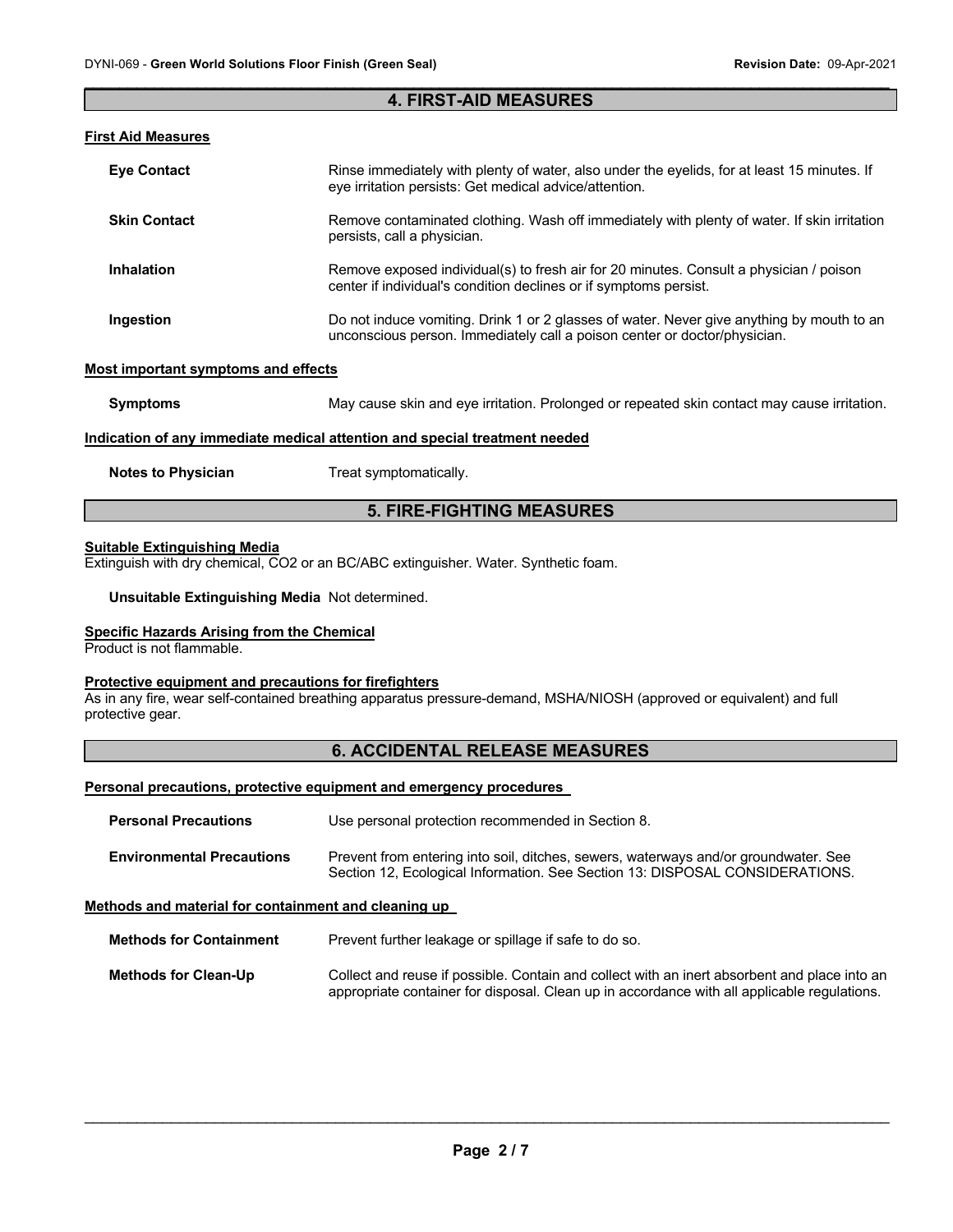## $\mathcal{L}_\mathcal{L} = \mathcal{L}_\mathcal{L} = \mathcal{L}_\mathcal{L} = \mathcal{L}_\mathcal{L} = \mathcal{L}_\mathcal{L} = \mathcal{L}_\mathcal{L} = \mathcal{L}_\mathcal{L} = \mathcal{L}_\mathcal{L} = \mathcal{L}_\mathcal{L} = \mathcal{L}_\mathcal{L} = \mathcal{L}_\mathcal{L} = \mathcal{L}_\mathcal{L} = \mathcal{L}_\mathcal{L} = \mathcal{L}_\mathcal{L} = \mathcal{L}_\mathcal{L} = \mathcal{L}_\mathcal{L} = \mathcal{L}_\mathcal{L}$ **7. HANDLING AND STORAGE Precautions for safe handling Advice on Safe Handling** Handle in accordance with good industrial hygiene and safety practice. Use personal protection recommended in Section 8. Avoid contact with skin, eyes or clothing. Wash face, hands, and any exposed skin thoroughly after handling. Keep containers closed when not in use. Surfaces subject to spills of this product can become slippery. **Conditions for safe storage, including any incompatibilities Storage Conditions** Keep container tightly closed and store in a cool, dry and well-ventilated place. Keep out of the reach of children. **Incompatible Materials Strong oxidizing agents. 8. EXPOSURE CONTROLS/PERSONAL PROTECTION Exposure Guidelines** No exposure limits noted for ingredient(s). The following information is given as general guidance **Appropriate engineering controls Engineering Controls** Ensure adequate ventilation, especially in confined areas. Eyewash stations. Showers. **Individual protection measures, such as personal protective equipment Eye/Face Protection** Protective eyewear recommended. **Skin and Body Protection Chemical resistant gloves recommended. Respiratory Protection** No protection is ordinarily required under normal conditions of use and with adequate ventilation.

**General Hygiene Considerations** Handle in accordance with good industrial hygiene and safety practice.

#### **9. PHYSICAL AND CHEMICAL PROPERTIES**

#### **Information on basic physical and chemical properties**

| <b>Property</b><br>Values<br>рH<br><b>Melting Point/Freezing Point</b><br><b>Boiling Point/Boiling Range</b><br><b>Flash Point</b><br><b>Evaporation Rate</b><br><b>Flammability (Solid, Gas)</b><br><b>Upper Flammability Limits</b><br><b>Lower Flammability Limit</b><br><b>Vapor Pressure</b><br><b>Vapor Density</b><br><b>Specific Gravity</b><br>1.055<br><b>Water Solubility</b><br>Solubility in other solvents | Not determined<br>Not determined<br>100 °C / 212 °F<br>Not determined<br>Slower than n-butyl acetate<br>Liquid-Not applicable<br>Not determined<br>Not determined<br>Not determined<br>Less than air<br>Completely soluble<br>Not determined | Remarks • Method |  |
|--------------------------------------------------------------------------------------------------------------------------------------------------------------------------------------------------------------------------------------------------------------------------------------------------------------------------------------------------------------------------------------------------------------------------|----------------------------------------------------------------------------------------------------------------------------------------------------------------------------------------------------------------------------------------------|------------------|--|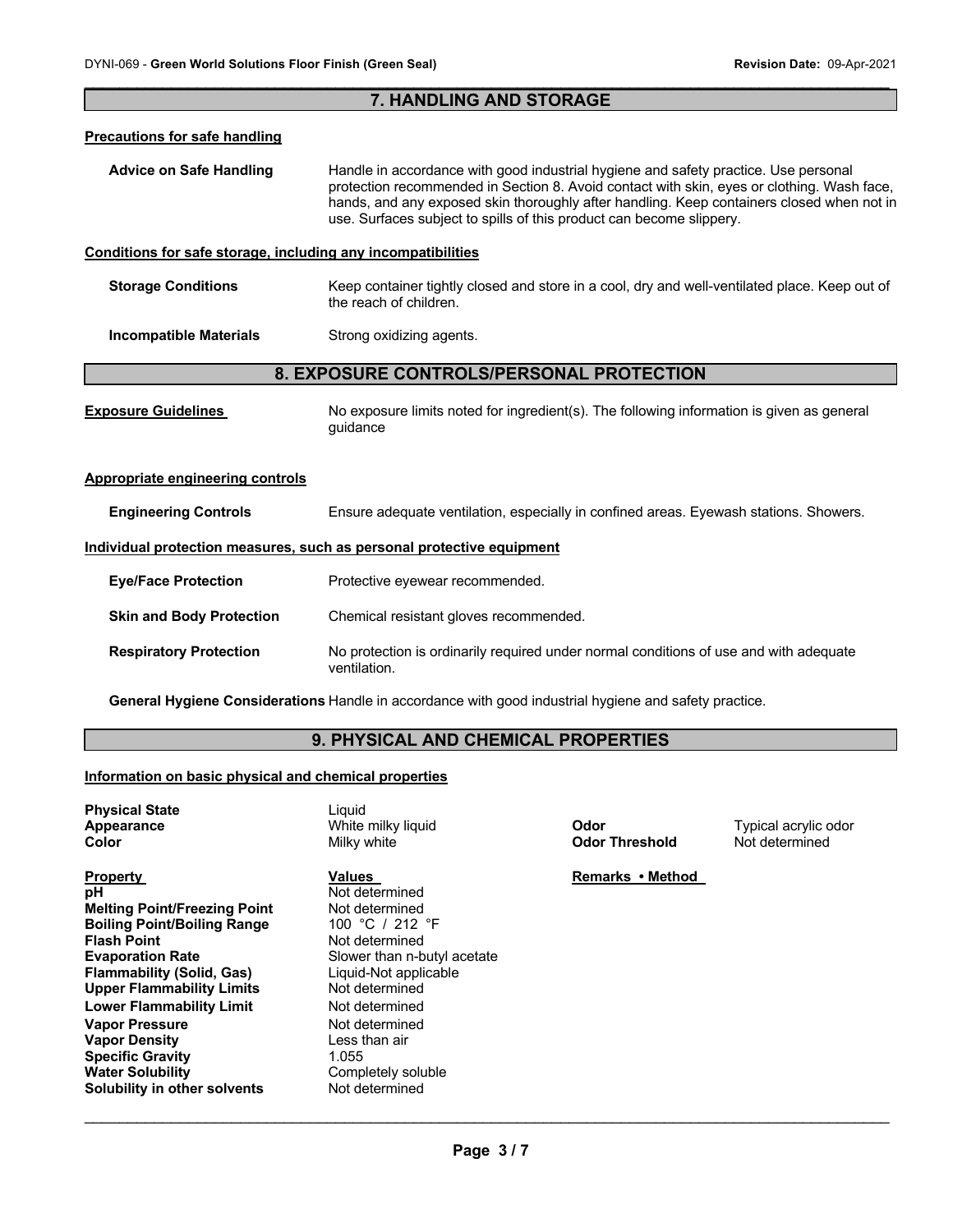| <b>Partition Coefficient</b>     | Not determined |
|----------------------------------|----------------|
| <b>Auto-ignition Temperature</b> | Not determined |
| <b>Decomposition Temperature</b> | Not determined |
| <b>Kinematic Viscosity</b>       | Not determined |
| <b>Dynamic Viscosity</b>         | Not determined |
| <b>Explosive Properties</b>      | Not determined |
| <b>Oxidizing Properties</b>      | Not determined |

#### **10. STABILITY AND REACTIVITY**

#### **Reactivity**

Not reactive under normal conditions.

#### **Chemical Stability**

Stable under recommended storage conditions.

#### **Possibility of Hazardous Reactions**

None under normal processing.

#### **Hazardous Polymerization** Hazardous polymerization does not occur.

#### **Conditions to Avoid**

Keep out of reach of children.

#### **Incompatible Materials**

Strong oxidizing agents.

#### **Hazardous Decomposition Products**

None known based on information supplied.

#### **11. TOXICOLOGICAL INFORMATION**

#### **Information on likely routes of exposure**

| <b>Product Information</b> |                                                     |
|----------------------------|-----------------------------------------------------|
| <b>Eye Contact</b>         | Irritating to eyes.                                 |
| <b>Skin Contact</b>        | Prolonged contact may cause redness and irritation. |
| <b>Inhalation</b>          | Avoid breathing vapors or mists.                    |
| Ingestion                  | May cause discomfort if swallowed.                  |

#### **Component Information**

| <b>Chemical Name</b>  | Oral LD50            | Dermal LD50                                      | <b>Inhalation LC50</b>               |
|-----------------------|----------------------|--------------------------------------------------|--------------------------------------|
| Proprietary solvent   | = 1920 mg/kg (Rat)   | (Rat) = 4200 µL/kg (<br>$= 6$ mL/kg (<br>Rabbit) | $> 5240$ mg/m <sup>3</sup> (Rat) 4 h |
| Proprietary Phosphate | $=$ 3000 mg/kg (Rat) | > 16 mL/kg (Rabbit)                              | $> 6.4$ mg/L (Rat) 4 h               |

#### **Information on physical, chemical and toxicological effects**

**Symptoms** Please see section 4 of this SDS for symptoms.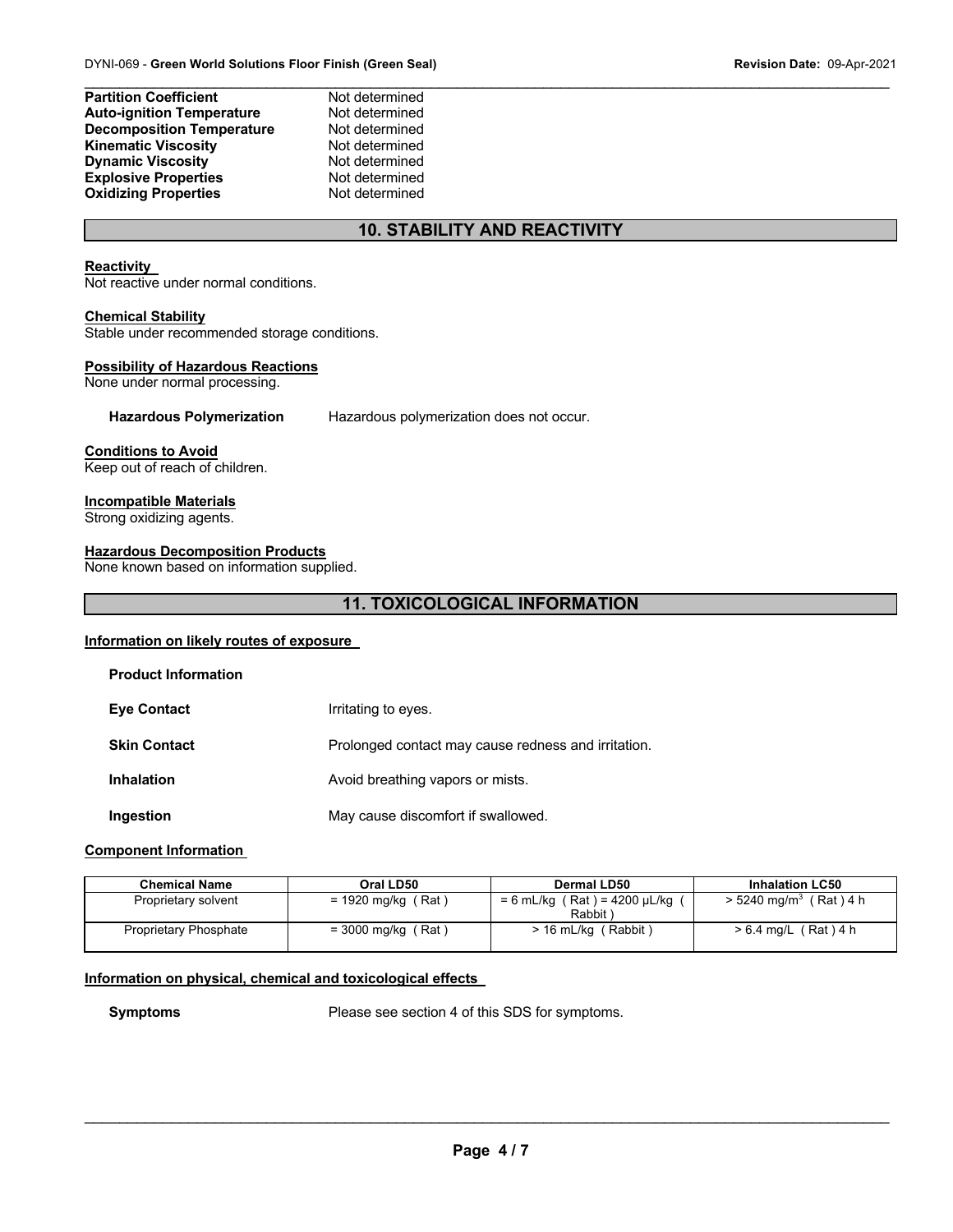#### **Delayed and immediate effects as well as chronic effects from short and long-term exposure**

**Carcinogenicity** Based on the information provided, this product does not contain any carcinogens or potential carcinogens as listed by OSHA, IARC or NTP.

#### **Numerical measures of toxicity**

Not determined

### **12. ECOLOGICAL INFORMATION**

 $\mathcal{L}_\mathcal{L} = \mathcal{L}_\mathcal{L} = \mathcal{L}_\mathcal{L} = \mathcal{L}_\mathcal{L} = \mathcal{L}_\mathcal{L} = \mathcal{L}_\mathcal{L} = \mathcal{L}_\mathcal{L} = \mathcal{L}_\mathcal{L} = \mathcal{L}_\mathcal{L} = \mathcal{L}_\mathcal{L} = \mathcal{L}_\mathcal{L} = \mathcal{L}_\mathcal{L} = \mathcal{L}_\mathcal{L} = \mathcal{L}_\mathcal{L} = \mathcal{L}_\mathcal{L} = \mathcal{L}_\mathcal{L} = \mathcal{L}_\mathcal{L}$ 

#### **Ecotoxicity**

Harmful to aquatic life with long lasting effects.

#### **Component Information**

| <b>Chemical Name</b>         | Algae/aquatic plants | <b>Fish</b>                                                                                                                                                                                                                                                                                                                        | <b>Toxicity to</b><br>microorganisms | <b>Crustacea</b>                             |
|------------------------------|----------------------|------------------------------------------------------------------------------------------------------------------------------------------------------------------------------------------------------------------------------------------------------------------------------------------------------------------------------------|--------------------------------------|----------------------------------------------|
| Proprietary solvent          |                      | 10000: 96 h Lepomis<br>macrochirus mg/L LC50<br>static 19100 - 23900: 96 h<br>Lepomis macrochirus mg/L<br>LC50 flow-through 11400 -<br>15700: 96 h Oncorhynchus<br>mykiss mg/L LC50 flow-<br>through 11600 - 16700: 96 h<br>Pimephales promelas mq/L<br>LC50 flow-through 13400: 96<br>h Salmo gairdneri mg/L<br>LC50 flow-through |                                      | 3940 - 4670: 48 h Daphnia<br>magna mg/L EC50 |
| <b>Proprietary Phosphate</b> |                      | 10.4 - 12.0: 96 h Pimephales<br>promelas mg/L LC50 flow-<br>through                                                                                                                                                                                                                                                                |                                      |                                              |

#### **Persistence/Degradability**

Not determined.

#### **Bioaccumulation**

Not determined.

#### **Mobility**

| <b>Chemical Name</b>         | <b>Partition Coefficient</b> |
|------------------------------|------------------------------|
| Proprietary solvent          | $-0.8$                       |
| <b>Proprietary Phosphate</b> | $3.65 - 4.78$                |

#### **Other Adverse Effects**

Not determined

#### **13. DISPOSAL CONSIDERATIONS**

#### **Waste Treatment Methods**

| <b>Disposal of Wastes</b>     | Disposal should be in accordance with applicable regional, national and local laws and<br>regulations. |
|-------------------------------|--------------------------------------------------------------------------------------------------------|
| <b>Contaminated Packaging</b> | Disposal should be in accordance with applicable regional, national and local laws and<br>regulations. |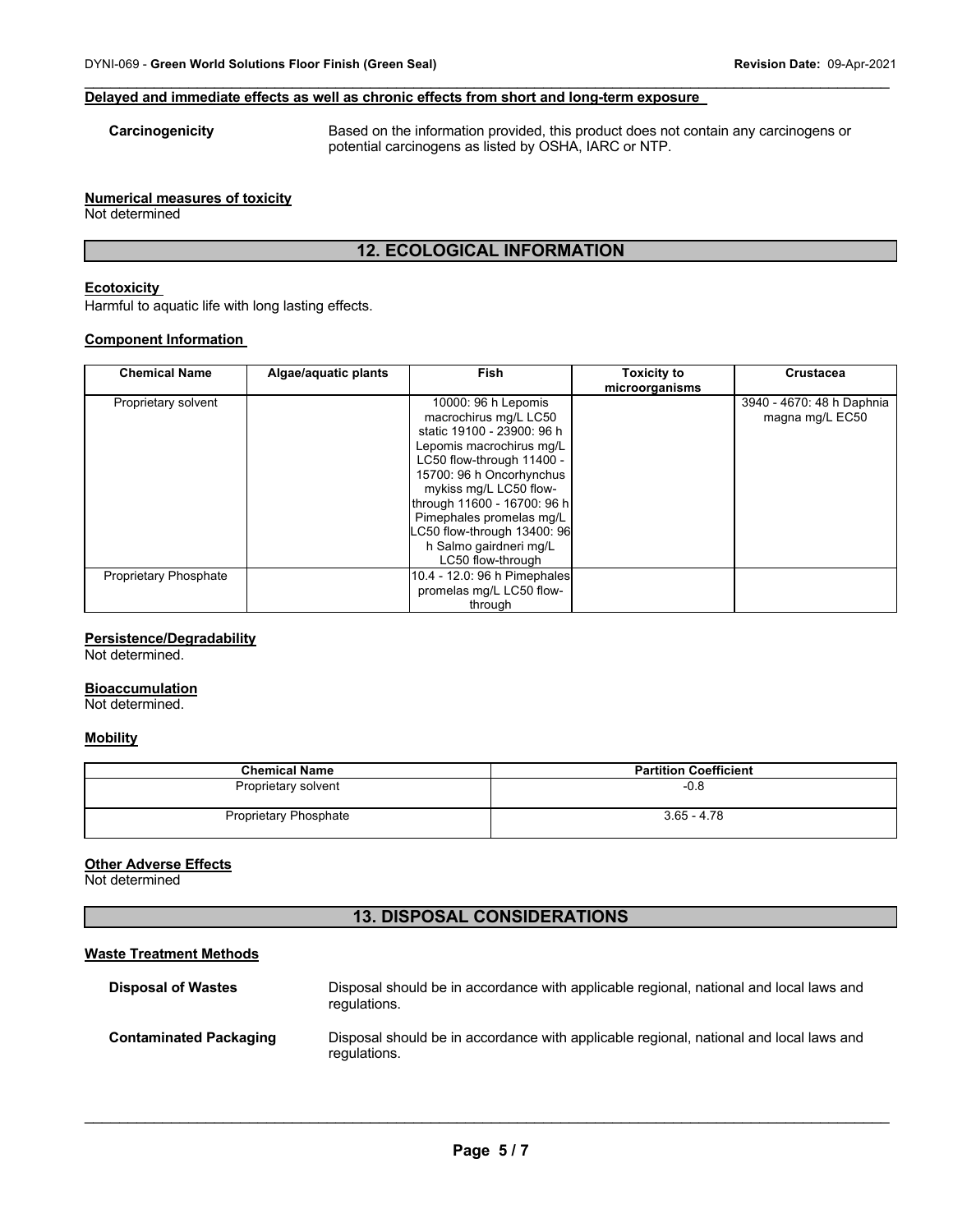| <b>14. TRANSPORT INFORMATION</b>       |                                                                                                                                |  |
|----------------------------------------|--------------------------------------------------------------------------------------------------------------------------------|--|
| <u>Note</u>                            | Please see current shipping paper for most up to date shipping information, including<br>exemptions and special circumstances. |  |
| <u>DOT</u>                             | Not regulated                                                                                                                  |  |
| <u>IATA</u>                            | Not regulated                                                                                                                  |  |
| <b>IMDG</b><br><b>Marine Pollutant</b> | This material may meet the definition of a marine pollutant                                                                    |  |

 $\mathcal{L}_\mathcal{L} = \mathcal{L}_\mathcal{L} = \mathcal{L}_\mathcal{L} = \mathcal{L}_\mathcal{L} = \mathcal{L}_\mathcal{L} = \mathcal{L}_\mathcal{L} = \mathcal{L}_\mathcal{L} = \mathcal{L}_\mathcal{L} = \mathcal{L}_\mathcal{L} = \mathcal{L}_\mathcal{L} = \mathcal{L}_\mathcal{L} = \mathcal{L}_\mathcal{L} = \mathcal{L}_\mathcal{L} = \mathcal{L}_\mathcal{L} = \mathcal{L}_\mathcal{L} = \mathcal{L}_\mathcal{L} = \mathcal{L}_\mathcal{L}$ 

#### **15. REGULATORY INFORMATION**

#### **International Inventories**

All ingredients of this product are listed or exempt from listing on the U.S. Toxic Substances Control Act (TSCA) Chemical Substance Inventory

| <b>Chemical Name</b>         | <b>TSCA</b> | <b>DSL</b> | <b>NDSL</b> | <b>EINECS</b> | <b>ELINCS</b> | ENCS    | <b>IECSC</b> | <b>KECL</b> | <b>PICCS</b> | AICS |
|------------------------------|-------------|------------|-------------|---------------|---------------|---------|--------------|-------------|--------------|------|
| Proprietarv solvent          | Present     |            |             | Present       |               | Present |              | Present     |              |      |
| <b>Proprietary Phosphate</b> | Present     |            |             | Present       |               | Present |              | Present     |              |      |

#### **Legend:**

*TSCA - United States Toxic Substances Control Act Section 8(b) Inventory* 

*DSL/NDSL - Canadian Domestic Substances List/Non-Domestic Substances List* 

*EINECS/ELINCS - European Inventory of Existing Chemical Substances/European List of Notified Chemical Substances* 

*ENCS - Japan Existing and New Chemical Substances* 

*IECSC - China Inventory of Existing Chemical Substances* 

*KECL - Korean Existing and Evaluated Chemical Substances* 

*PICCS - Philippines Inventory of Chemicals and Chemical Substances* 

*AICS - Australian Inventory of Chemical Substances* 

#### **US Federal Regulations**

#### **CERCLA**

This material, as supplied, does not contain any substances regulated as hazardous substances under the Comprehensive Environmental Response Compensation and Liability Act (CERCLA) (40 CFR 302) or the Superfund Amendments and Reauthorization Act (SARA) (40 CFR 355).

#### **SARA 313**

Section 313 of Title III of the Superfund Amendments and Reauthorization Act of 1986 (SARA). This product contains a chemical or chemicals which are subject to the reporting requirements of the Act and Title 40 of the Code of Federal Regulations, Part 372

| <b>Chemical Name</b>  | CAS No | Weight-% | <b>SARA 313 -</b><br>Threshold<br>Values %<br>70 |
|-----------------------|--------|----------|--------------------------------------------------|
| Proprietary solvent - |        | 1-10     | . . U                                            |
| .                     |        |          | $\sim$                                           |

#### **CWA (Clean Water Act)**

This product does not contain any substances regulated as pollutants pursuant to the Clean Water Act (40 CFR 122.21 and 40 CFR 122.42)

#### **US State Regulations**

#### **California Proposition 65**

This product does not contain any Proposition 65 chemicals.